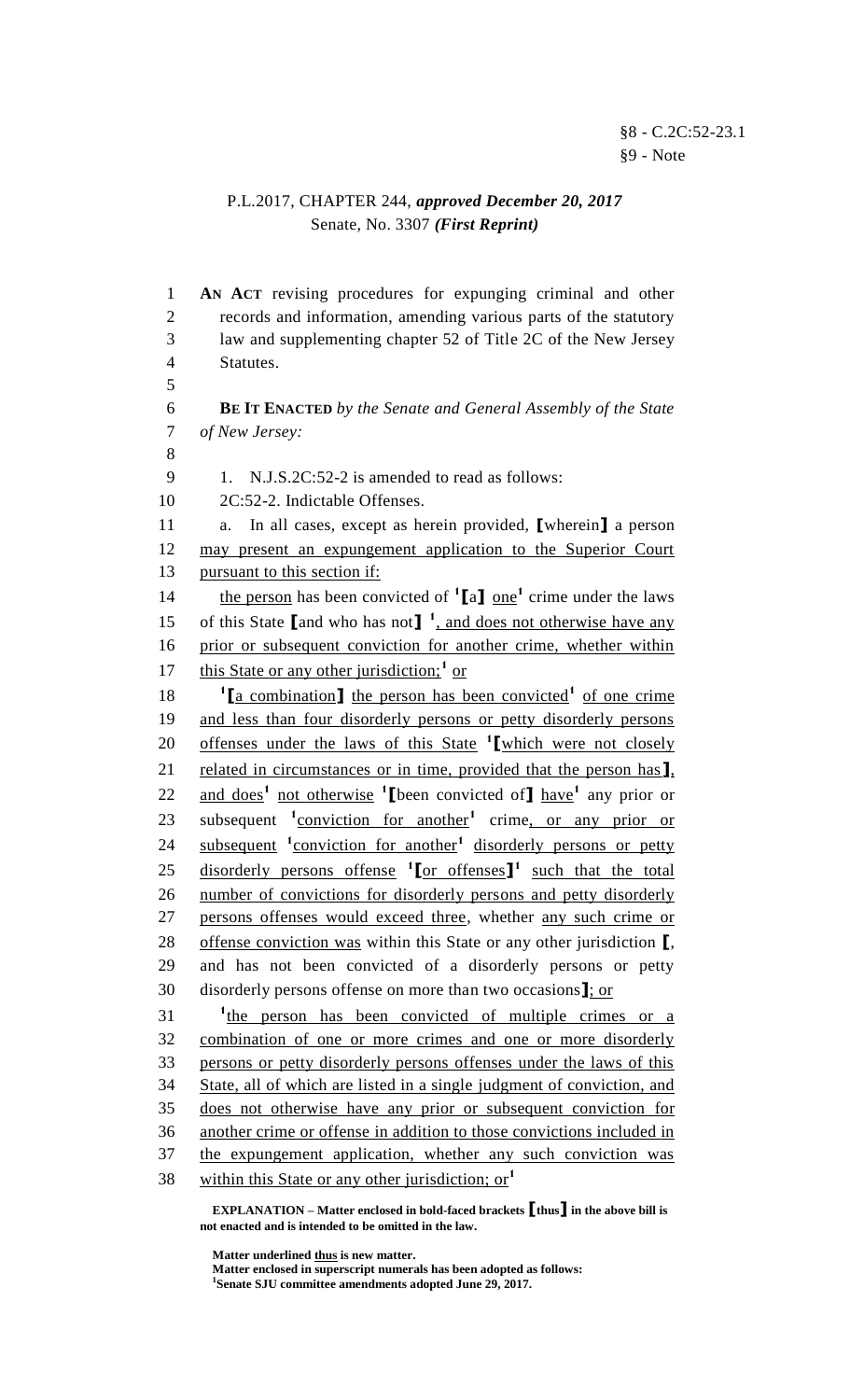**the person has been convicted of <sup>1</sup> [more than one crime under** 2 the laws of this State,<sup>1</sup> multiple crimes<sup>1</sup> or a combination of one or 3 more crimes and <sup>1</sup> one or more<sup>1</sup> disorderly persons or petty disorderly persons offenses under the laws of this State, which 5 crimes or combination of crimes and offenses were <sup>1</sup>interdependent  $\text{or}^1$  closely related in circumstances  $\text{1}$  or in and were committed as part of a sequence of events that took place within a 8 comparatively short period of<sup>1</sup> time, <sup>1</sup> regardless of the date of 9 conviction or sentencing for each individual crime or offense,<sup>1</sup> and the person **<sup>1</sup> [**has**]** does**<sup>1</sup>** not otherwise **1 [**been convicted of**]** have**<sup>1</sup>** 11 any prior or subsequent <sup>1</sup>conviction for another<sup>1</sup> crime or offense 12 <sup>1</sup> in addition to those convictions included in the expungement 13 application<sup>1</sup>, whether <sup>1</sup> any such conviction was<sup>1</sup> within this State 14 or any other jurisdiction. The person, if eligible, may **[**,**]** present the expungement application after the expiration of a period of **[**10**]** six years from the date of his most recent conviction, payment of fine, satisfactory completion of probation or parole, or release from incarceration **[**for that crime or for any disorderly persons or petty disorderly 20 persons offense<sup>]</sup>, whichever is later [, present an<sup>1</sup>. <sup>1</sup>The term "fine" as used herein and throughout this section means and includes any fine, restitution, and other court-ordered financial assessment imposed by the court as part of the sentence for the conviction, for which payment of restitution takes precedence in 25 accordance with chapter 46 of Title 2C of the New Jersey Statutes.<sup>1</sup> The person shall submit the expungement application to the Superior Court in the county in which the conviction for the crime was adjudged, which contains a separate, duly verified petition as provided in N.J.S.2C:52-7 for **[**the criminal**]** each conviction sought to be expunged, **[**and may also contain additional duly verified petitions for no more than two convictions for any disorderly persons or petty disorderly persons offenses,**]** praying that the conviction, or convictions if applicable, and all records and information pertaining thereto be expunged. The petition for each conviction appended to an application shall comply with the requirements set forth in N.J.S.2C:52-1 et seq. Notwithstanding the provisions **<sup>1</sup> [**of the preceding paragraph, a petition**]** concerning the six-year time requirement, if a fine which is currently subject to collection under the comprehensive enforcement program established pursuant to P.L.1995, c.9 (C.2B:19-1 et al.) is not yet satisfied due to reasons other than willful noncompliance, but the time requirement of six years is

 otherwise satisfied, the person may submit the expungement 44 application and the court may grant an expungement, provided,

 however, that if expungement is granted under this paragraph, the court shall provide for the continued collection of any outstanding

47 amount owed that is necessary to satisfy the fine or the entry of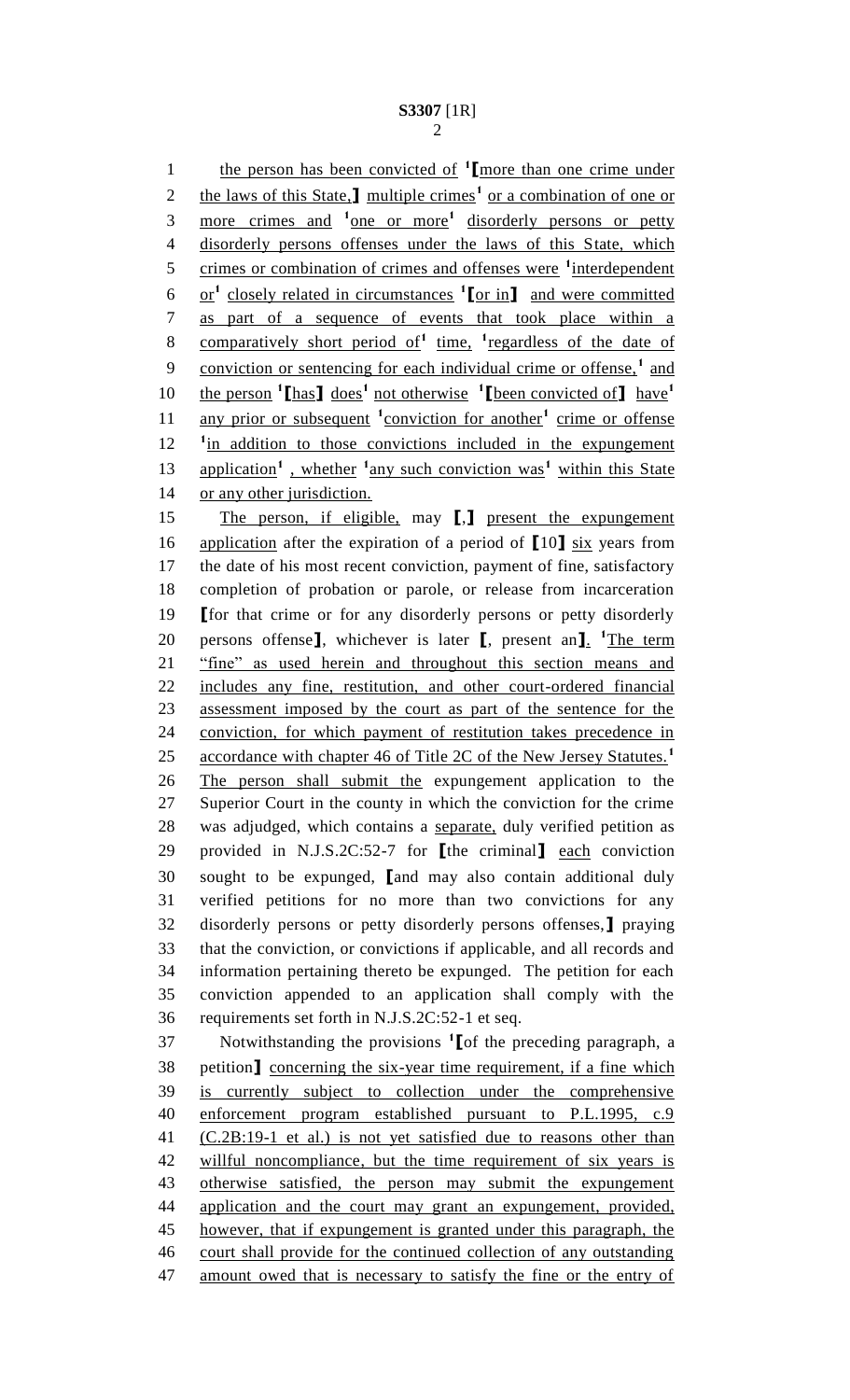civil judgment for the outstanding amount in accordance with 2 section of P.L., c.  $(C.$  ) (pending before the Legislature as 3 this bill). **Additionally, an application** may be filed and presented, and the court may grant an expungement pursuant to this section, although less than **[**10**]** six years **[**has**]** have expired in accordance with the time**<sup>1</sup>** requirements **<sup>1</sup> [**of the preceding paragraph**] 1 [**where**]** when the court finds: (1) **<sup>1</sup>** the fine is satisfied but**<sup>1</sup>** less than **[**10**]** six years **[**has**]** have 10 expired from the  $\frac{1}{\text{date of}}$  satisfaction  $\frac{1}{\text{[of a fine]}}$ ,  $\frac{1}{\text{[but] and}}$  the **[**ten-year**]** time requirement of six years is otherwise satisfied, and the court finds that the person substantially complied with any payment plan ordered pursuant to N.J.S.2C:46-1 et seq., or could not do so due to compelling circumstances affecting his ability to 15 satisfy the fine <sup>1</sup><sub>L, provided that appropriate arrangements are in</sub> place for the person to satisfy any outstanding obligation to pay 17 restitution to a victim<sup>1</sup>; or  $(2)$   $\text{1}$  [less than six years have expired from the satisfaction of a fine, but**] 1** at least five **<sup>1</sup>** but less than six**<sup>1</sup>** years **[**has**]** have expired from the date of **[**his**]** the most recent conviction, **[**payment of fine,**] 1** payment of fine,**<sup>1</sup>** satisfactory completion of probation or 22 parole, or release from incarceration, whichever is later  $\frac{1}{\cdot}$  and the court finds that the person substantially complied with any payment 24 plan ordered pursuant to N.J.S.2C:46-1 et seq., or could not do so due to compelling circumstances affecting his ability to satisfy the fine, provided that appropriate arrangements are in place for the person to satisfy any outstanding obligation to pay restitution to a  $\text{victim}$ <sup>1</sup>;  $\frac{1}{2}$  and<sup>1</sup> the person has not been otherwise convicted of a crime, disorderly persons offense, or petty disorderly persons offense since the time of the most recent conviction; and the court finds in its discretion that expungement is in the public interest, giving due consideration to the nature of the offense or offenses, and the 34 applicant's character and conduct since the conviction or convictions. **[**If the person qualifies for expungement under this subsection, but there remains an outstanding balance of restitution, a fine, or other court-ordered financial assessment ordered by the court as part of the sentence for a criminal conviction, the court shall provide for the continued collection of any outstanding restitution and may order the continued collection of other financial 42 assessments in accordance with section 8 of P.L., c. (C.) (pending before the Legislature as this bill).**] 1** In determining whether compelling circumstances exist for the purposes of  $\left[\text{paragnh}\right]$ <sup>1</sup> $\left[\text{paragnh}\right]$   $\left[\text{paragnph}^1\right]$  (1)  $\left[\text{for (2)}\right]$ <sup>1</sup> of this subsection, a court may consider the amount of the fine or 47 fines imposed, the person's age at the time of the offense or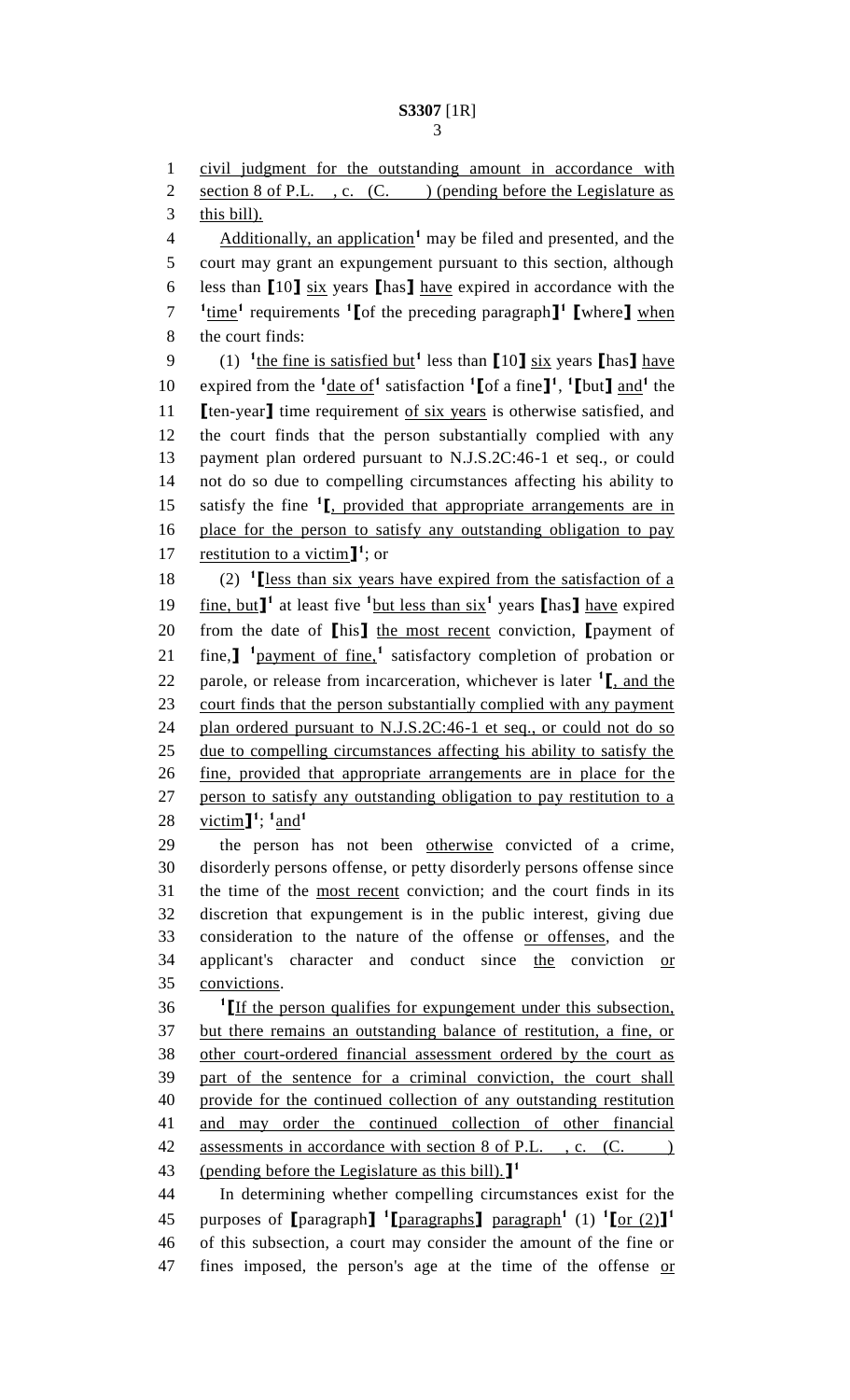offenses, the person's financial condition and other relevant circumstances regarding the person's ability to pay.

 **[**Although subsequent convictions for no more than two disorderly or petty disorderly persons offenses shall not be an absolute bar to relief, the nature of those conviction or convictions and the circumstances surrounding them shall be considered by the court and may be a basis for denial of relief if they or either of them constitute a continuation of the type of unlawful activity embodied in the criminal conviction for which expungement is sought.**]**

 b. Records of conviction pursuant to statutes repealed by this Code for the crimes of murder, manslaughter, treason, anarchy, kidnapping, rape, forcible sodomy, arson, perjury, false swearing, robbery, embracery, or a conspiracy or any attempt to commit any of the foregoing, or aiding, assisting or concealing persons accused of the foregoing crimes, shall not be expunged.

 Records of conviction for the following crimes specified in the New Jersey Code of Criminal Justice shall not be subject to expungement: N.J.S.2C:11-1 et seq. (Criminal Homicide), except death by auto as specified in N.J.S.2C:11-5; N.J.S.2C:13-1 (Kidnapping); section 1 of P.L.1993, c.291 (C.2C:13-6) (Luring or Enticing); section 1 of P.L.2005, c.77 (C.2C:13-8) (Human Trafficking); N.J.S.2C:14-2 (Sexual Assault or Aggravated Sexual Assault); subsection a. of N.J.S.2C:14-3 (Aggravated Criminal Sexual Contact); if the victim is a minor, subsection b. of N.J.S.2C:14-3 (Criminal Sexual Contact); if the victim is a minor and the offender is not the parent of the victim, N.J.S.2C:13-2 (Criminal Restraint) or N.J.S.2C:13-3 (False Imprisonment); N.J.S.2C:15-1 (Robbery); N.J.S.2C:17-1 (Arson and Related Offenses); subsection a. of N.J.S.2C:24-4 (Endangering the welfare of a child by engaging in sexual conduct which would impair or debauch the morals of the child, or causing the child other harm); paragraph (4) of subsection b. of N.J.S.2C:24-4 (Photographing or filming a child in a prohibited sexual act); paragraph (3) of subsection b. of N.J.S.2C:24-4 (Causing or permitting a child to engage in a prohibited sexual act); subparagraph (a) of paragraph (5) of subsection b. of N.J.S.2C:24-4 (Distributing, possessing with intent to distribute or using a file-sharing program to store items depicting the sexual exploitation or abuse of a child); subparagraph (b) of paragraph (5) of subsection b. of N.J.S.2C:24-4 (Possessing or viewing items depicting the sexual exploitation or abuse of a child); N.J.S.2C:28-1 (Perjury); N.J.S.2C:28-2 (False Swearing); paragraph (4) of subsection b. of N.J.S.2C:34-1 (Knowingly promoting the prostitution of the actor's child); section 2 of P.L.2002, c.26 (C.2C:38-2) (Terrorism); subsection a. of section 3 of P.L.2002, c.26 (C.2C:38-3) (Producing or Possessing Chemical Weapons, Biological Agents or Nuclear or Radiological Devices); and conspiracies or attempts to commit such crimes.

 Records of conviction for any crime committed by a person holding any public office, position or employment, elective or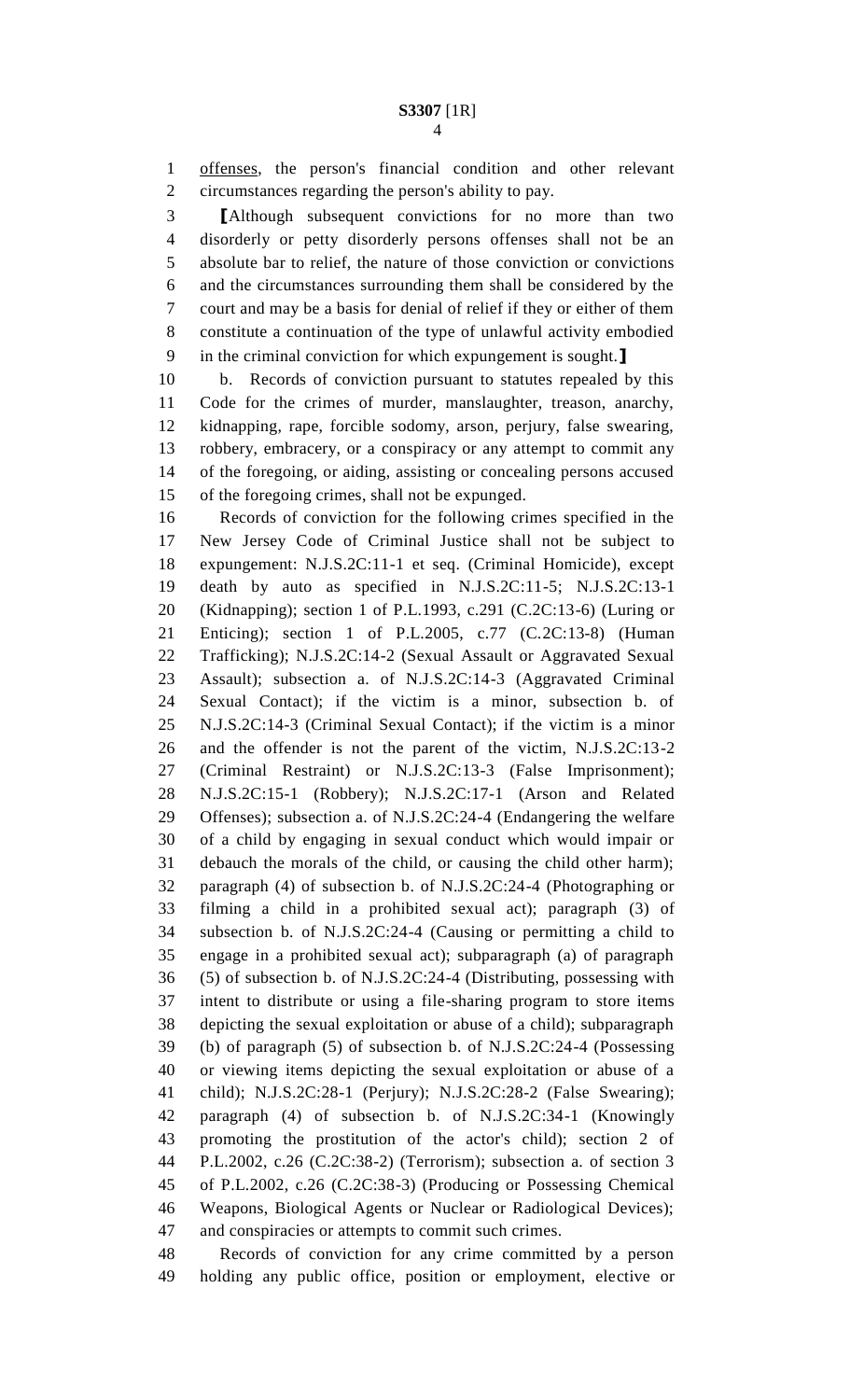appointive, under the government of this State or any agency or political subdivision thereof and any conspiracy or attempt to

 commit such a crime shall not be subject to expungement if the crime involved or touched such office, position or employment. c. In the case of conviction for the sale or distribution of a controlled dangerous substance or possession thereof with intent to sell, expungement shall be denied except where the crimes involve: (1) Marijuana, where the total quantity sold, distributed or possessed with intent to sell was **[**25 grams or**]** less than one ounce; (2) Hashish, where the total quantity sold, distributed or possessed with intent to sell was **[**five grams or**]** less than five grams; or (3) Any controlled dangerous substance provided that the conviction is of the third or fourth degree, where the court finds that expungement is consistent with the public interest, giving due consideration to the nature of the offense and the petitioner's character and conduct since conviction. d. In the case of a State licensed physician or podiatrist convicted of an offense involving drugs or alcohol or pursuant to section 14 or 15 of P.L.1989, c.300 (C.2C:21-20 or 2C:21-4.1), the court shall notify the State Board of Medical Examiners upon receipt of a petition for expungement of the conviction and records and information pertaining thereto. (cf: P.L.2015, c.261, s.2) 2. N.J.S.2C:52-3 is amended to read as follows: 2C:52-3. Disorderly persons offenses and petty disorderly persons offenses. a. Any person who has been convicted of **[**a**]** one or more disorderly persons **[**offense**]** or petty disorderly persons **[**offense**]** offenses under the laws of this State who has not been convicted of any **[**prior or subsequent**]** crime, whether within this State or any other jurisdiction, may present an expungement application to the 34 Superior Court pursuant to this section. Any person who has been convicted of **[**a**]** one or more disorderly persons **[**offense**]** or petty disorderly persons **[**offense**]** offenses under the laws of this State who has also been convicted of **[**a prior or subsequent crime**]** one or more crimes shall not be eligible to apply for an expungement pursuant to this section, but may present an expungement application to the Superior Court pursuant to N.J.S.2C:52-2. b. Any person who has been convicted of **[**a**]** one or more disorderly persons **[**offense**]** or petty disorderly persons **[**offense**]** 43 offenses under the laws of this State who has not been convicted of any **[**prior or subsequent**]** crime, whether within this State or any other jurisdiction, **[**or who has not been convicted of a disorderly persons or petty disorderly persons offense on more than two other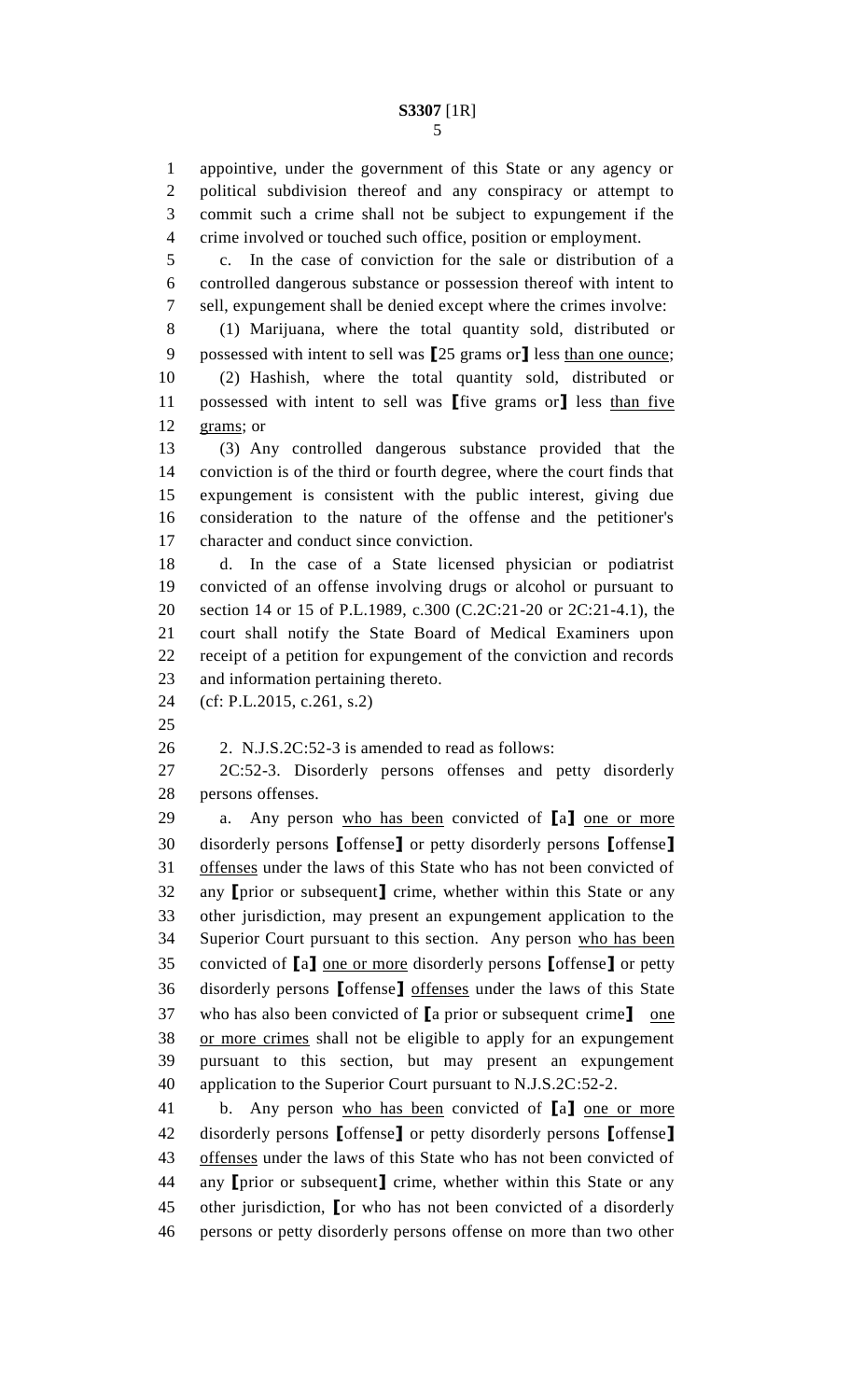### 

 occasions,**]** may present an expungement application to the 2 Superior Court pursuant to this section if: 3 the person has been convicted <sup>1</sup>, under the laws of this State, <sup>1</sup> on <sup>1</sup> the same or<sup>1</sup> separate occasions of no more than four disorderly persons offenses, no more than four petty disorderly persons offenses, or a combination of no more than four disorderly persons 7 and petty disorderly persons offenses, <sup>1</sup>[provided that] and<sup>1</sup> the person **<sup>1</sup> [**has**]** does**<sup>1</sup>**not otherwise **<sup>1</sup> [**been convicted of any additional**]** have any**<sup>1</sup>** prior or subsequent **<sup>1</sup> [**offenses**]** conviction for a disorderly persons or petty disorderly persons offense<sup>1</sup>, whether within this State or any other jurisdiction, such that the total number of convictions for disorderly persons and petty disorderly persons offenses would exceed four; or 14 <sup>t</sup> <sup>1</sup> the person has been convicted of multiple disorderly persons offenses or multiple petty disorderly persons offenses under the laws of this State, or a combination of multiple disorderly persons 17 and petty disorderly persons offenses under the laws of this State, which convictions were entered on the same day, and does not otherwise have any prior or subsequent conviction for another offense in addition to those convictions included in the expungement application, whether any such conviction was within this State or any other jurisdiction; or**<sup>1</sup>** 23 the person has been convicted of multiple disorderly persons offenses or multiple petty disorderly persons offenses under the laws of this State, or a combination of multiple disorderly persons 26 and petty disorderly persons offenses under the laws of this State, which offenses or combination of offenses were <sup>1</sup>interdependent or<sup>1</sup> closely related in circumstances **<sup>1</sup> [**or in**]** and were committed as part of a sequence of events that took place within a comparatively 30 short period of<sup>1</sup> time, <sup>1</sup> regardless of the date of conviction or sentencing for each individual offense,**<sup>1</sup>** and the person **<sup>1</sup> [**has**]** does**<sup>1</sup>** not otherwise **<sup>1</sup> [**been convicted of**]** have**<sup>1</sup>** any prior or 33 subsequent <sup>1</sup>conviction for another<sup>1</sup> offense <sup>1</sup> in addition to those 34 convictions included in the expungement application<sup>1</sup>, whether within this State or any other jurisdiction. The person, if eligible, may **[**,**]** present the expungement application after the expiration of a period of five years from the date of his most recent conviction, payment of fine, satisfactory completion of probation or release from incarceration **[**for any disorderly persons or petty disorderly persons offense**]**, whichever 41 is later **[**, present an**]**. <sup>1</sup>The term "fine" as used herein and throughout this section means and includes any fine, restitution, and 43 other court-ordered financial assessment imposed by the court as part of the sentence for the conviction, for which payment of restitution takes precedence in accordance with chapter 46 of Title 46 2C of the New Jersey Statutes.<sup>1</sup> The person shall submit the expungement application to the Superior Court in the county in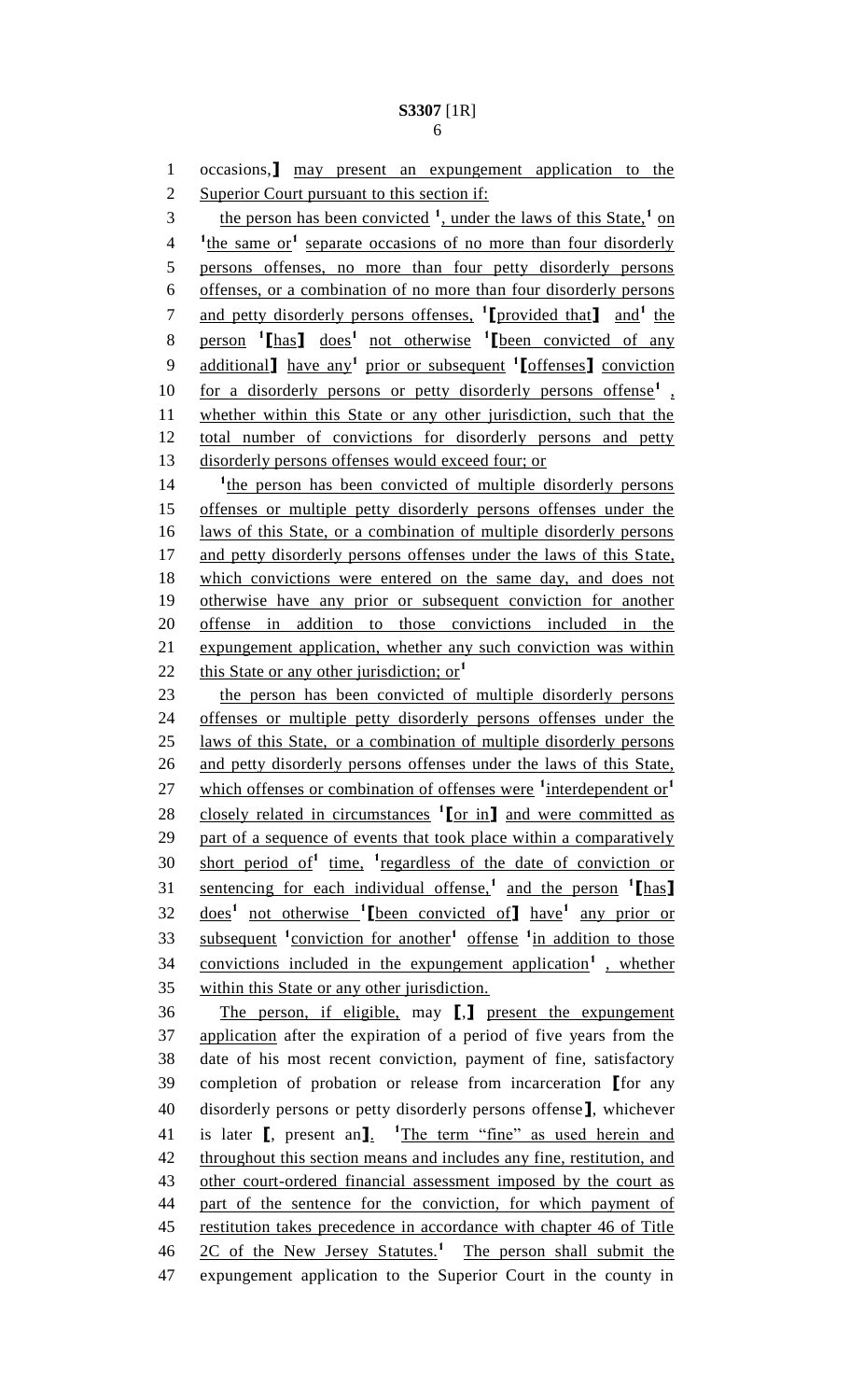which the most recent conviction for **[**the most recent**]** a disorderly persons or petty disorderly persons offense was adjudged, which contains a separate, duly verified petition as provided in N.J.S.2C:52-7 for **[**the disorderly persons or petty disorderly persons**]** each conviction sought to be expunged, **[**and which may also contain additional duly verified petitions for no more than two other convictions for disorderly persons or petty disorderly persons offenses,**]** praying that the conviction, or convictions if applicable, and all records and information pertaining thereto be expunged. The petition for each conviction appended to an application shall comply with the requirements of N.J.S.2C:52-1 et seq.

Notwithstanding the provisions of the **<sup>1</sup> [**preceding paragraph, a 13 petition<sub>1</sub> five-year time requirement, an application<sup>1</sup> may be filed and presented, and the court may grant an expungement pursuant to this section, when the court finds:

16 (1) <sup>1</sup>the fine is satisfied but<sup>1</sup> less than five years **[has]** have 17 expired from the  $\frac{1}{\text{date of}}$  satisfaction  $\frac{1}{\text{of}}$  a fine  $\mathbf{I}^1$ ,  $\frac{1}{\text{but}}$  and  $\frac{1}{\text{at}}$  the five-year time requirement is otherwise satisfied, and the court finds that the person substantially complied with any payment plan ordered pursuant to N.J.S.2C:46-1 et seq., or could not do so due to 21 compelling circumstances affecting his ability to satisfy the fine  ${}^{1}$  $\blacksquare$ , provided that appropriate arrangements are in place for the person 23 to satisfy any outstanding obligation to pay restitution to a victim  $\mathbf{I}^1$ ; or

25 (2)  $\textbf{1}$  [less than five years have expired from the satisfaction of a 26  $\frac{\text{fine, but}}{\text{l}}$ <sup>1</sup> at least three  $\frac{\text{1}^{\text{h}}}{\text{but less than five}}$  years have expired from the date of **[**his**]** the most recent conviction, **[**payment of fine,**]** <sup>1</sup> payment of fine,<sup>1</sup> satisfactory completion of probation or parole, or 29 release from incarceration, whichever is later  $\frac{1}{1}$ , and the court finds that the person substantially complied with any payment plan 31 ordered pursuant to N.J.S.2C:46-1 et seq., or could not do so due to compelling circumstances affecting his ability to satisfy the fine, provided that appropriate arrangements are in place for the person 34 to satisfy any outstanding obligation to pay restitution to a victim  $\mathbf{I}^1$ ; and**<sup>1</sup>** 

 the person has not been otherwise convicted of a crime, disorderly persons offense, or petty disorderly persons offense since the time of the most recent conviction; and the court finds in its discretion that expungement is in the public interest, giving due consideration to the nature of the offense or offenses, and the applicant's character and conduct since the conviction or convictions.

 In determining whether compelling circumstances exist for the 44 purposes of  $\left[\text{paragnh}\right]$ <sup>1</sup> $\left[\text{paragnh}\right]$  paragraph<sup>1</sup> (1) <sup>1</sup> $\left[\text{or (2)}\right]$ <sup>1</sup> of this subsection, a court may consider the amount of the fine or fines 46 imposed, the person's age at the time of the offense or offenses, the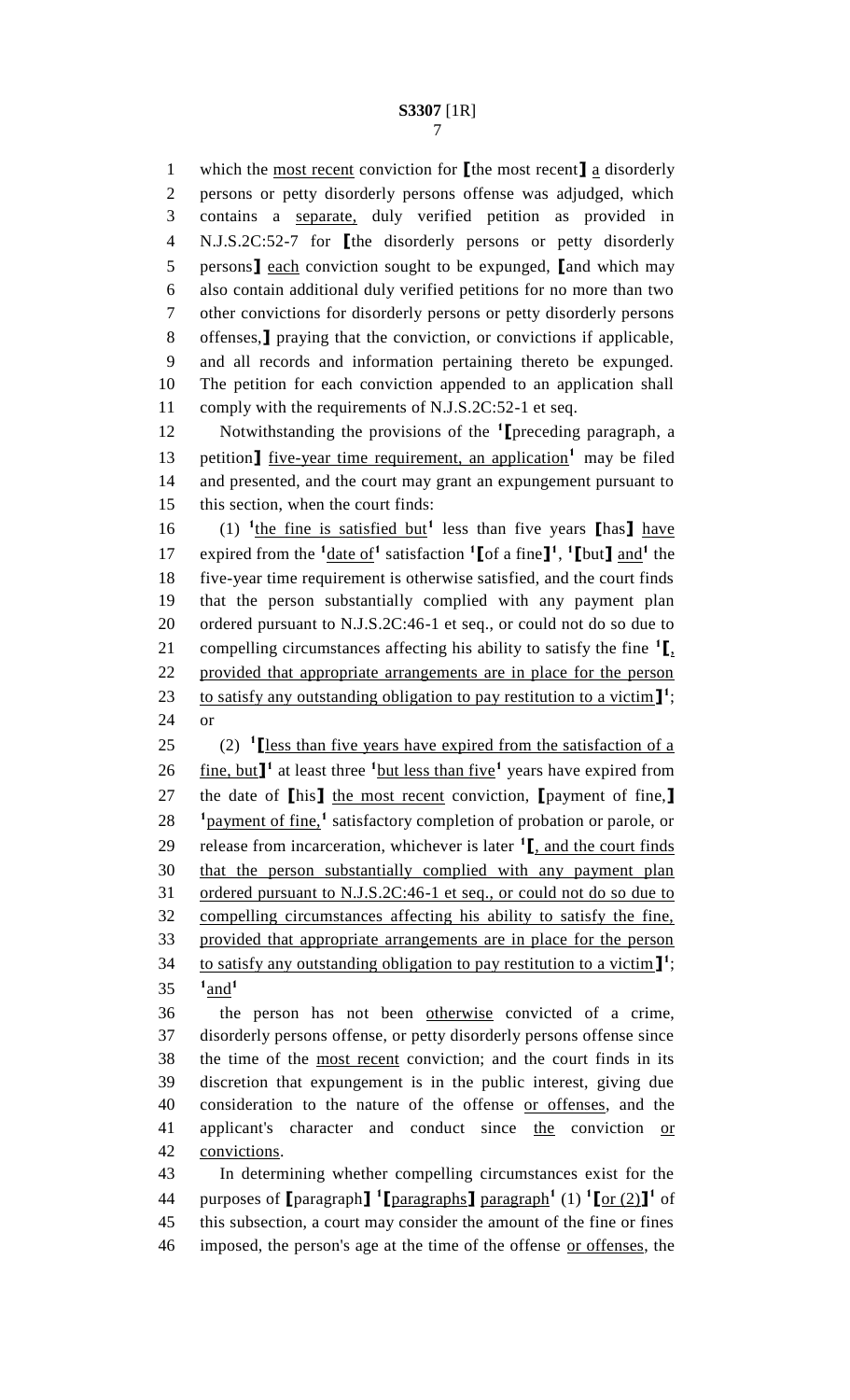person's financial condition and other relevant circumstances regarding the person's ability to pay. (cf: P.L.2015, c.261, s.3) 3. N.J.S.2C:52-5 is amended to read as follows: 2C:52-5. Expungement of Records of Young Drug Offenders. Notwithstanding the provisions of **[**sections**]** N.J.S.2C:52-2 and N.J.S.2C:52-3, after a period of not less than one year following conviction, termination of probation or parole or discharge from custody, whichever is later, any person convicted of an offense under chapters 35 or 36 of this title for the possession or use of a controlled dangerous substance, convicted of violating P.L. 1955, c. 277, s. 3 (C. 2A:170-77.5), or convicted of violating P.L. 1962, c. 113, s. 1 (C. 2A:170-77.8), and who at the time of the offense was 21 years of age or younger, may apply to the Superior Court in the county wherein the matter was disposed of for the expungement of such person's conviction and all records pertaining thereto. The relief of expungement under this section shall be granted only if said person has not, prior to the time of hearing, violated any of the conditions of his probation or parole, albeit subsequent to discharge from probation or parole, has not been convicted of any previous or subsequent criminal act or any subsequent or previous violation of chapters 35 or 36 of this title or of P.L. 1955, c. 277, s. 3 (C. 2A:170-77.5) or of P.L. 1962, c. 113, s. 1 (C. 2A:170-77.8), or who has not had a prior or subsequent criminal matter dismissed because of acceptance into a supervisory treatment or other diversion program. This section shall not apply to any person who has been convicted of the sale or distribution of a controlled dangerous substance or possession with the intent to sell any controlled dangerous substance except: (1) Marihuana, where the total sold, distributed or possessed with intent to sell was **[**25 grams or**]** less than one ounce, or (2) Hashish, where the total amount sold, distributed or possessed with intent to sell was **[**5 grams or**]** less than five grams. (cf: P.L.1987, c.106, s.16) 4. N.J.S.2C:52-8 is amended to read as follows: 2C:52-8. Statements to accompany petition. There shall be disorderly persons, petty disorderly persons or criminal charges pending against the petitioner at the time of filing of the petition for expungement. b. In those instances where the petitioner is seeking the expungement of a criminal conviction, or the expungement of convictions pursuant to N.J.S.2C:52-3 for multiple disorderly

48 persons or petty disorderly persons offenses <sup>1</sup>, all of which were

 attached to a petition for expungement: a. A statement with the affidavit or verification that there are no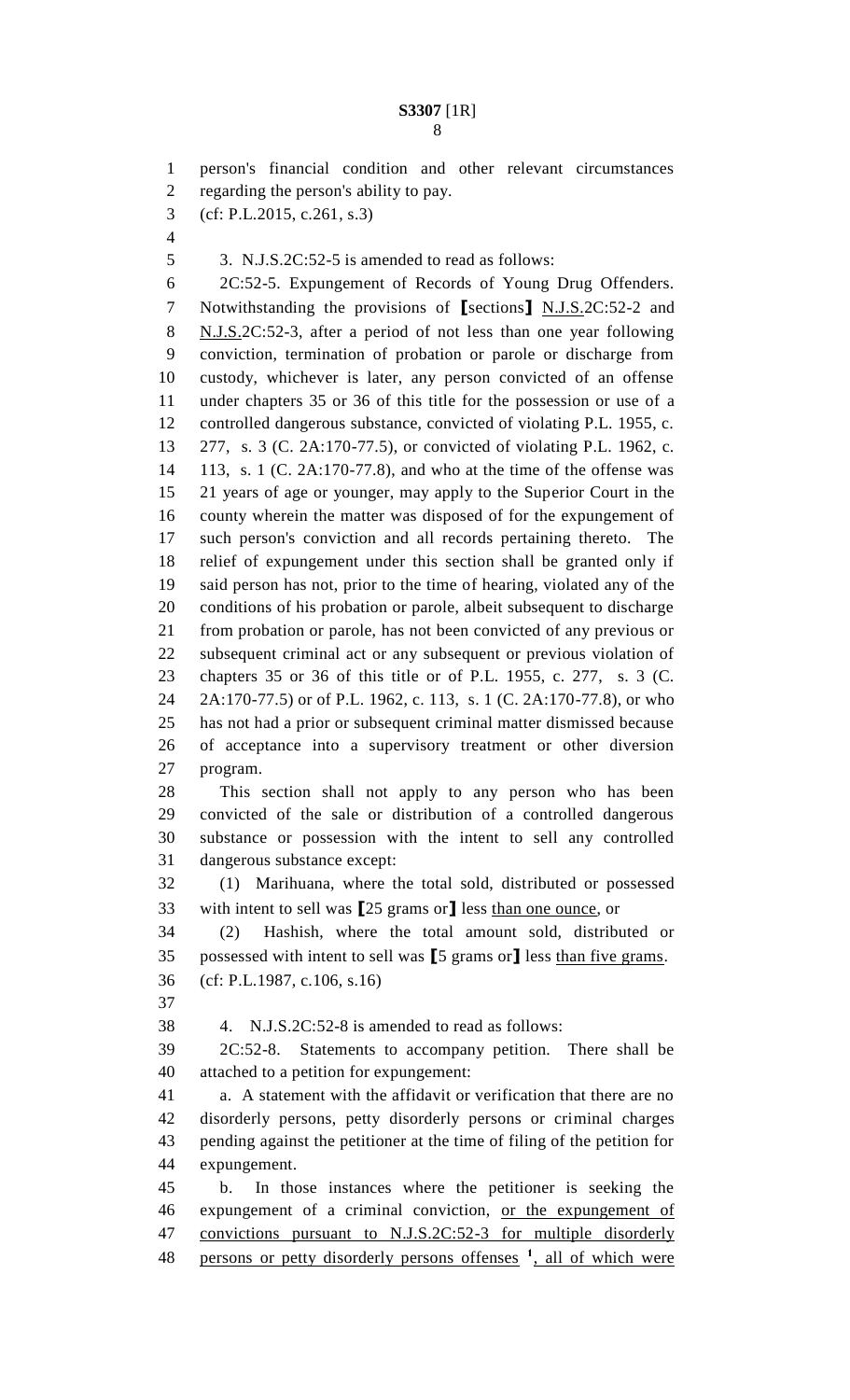1 entered the same day, or<sup>1</sup> which were <sup>1</sup> interdependent or<sup>1</sup> closely 2 related in circumstances  $\frac{1}{\pi}$  or in and were committed as part of a sequence of events that took place within a comparatively short 4 period of<sup>1</sup> time, a statement with affidavit or verification that he has never been granted expungement, sealing or similar relief regarding a criminal conviction or convictions for multiple disorderly persons 7 or petty disorderly persons offenses <sup>1</sup>, all of which were entered the 8 same day, or<sup>1</sup> which were <sup>1</sup>interdependent or<sup>1</sup> closely related in 9 circumstances <sup>1</sup> [or in] and were committed as part of a sequence of 10 events that took place within a comparatively short period of<sup>1</sup> time by any court in this State or other state or by any Federal court. "Sealing" refers to the relief previously granted pursuant to P.L.1973, c.191 (C.2A:85-15 et seq.). c. In those instances where a person has received a dismissal of a criminal charge because of acceptance into a supervisory treatment or any other diversion program, a statement with affidavit or verification setting forth the nature of the original charge, the court of disposition and date of disposition. (cf: N.J.S.2C:52-8) 21 5. N.J.S.2C:52-14 is amended to read as follows: 2C:52-14. A petition for expungement filed pursuant to this chapter shall be denied when: a. Any statutory prerequisite, including any provision of this chapter, is not fulfilled or there is any other statutory basis for denying relief. b. The need for the availability of the records outweighs the desirability of having a person freed from any disabilities as otherwise provided in this chapter. An application may be denied under this subsection only following objection of a party given 31 notice pursuant to N.J.S.2C:52-10 and the burden of asserting such grounds shall be on the objector, except that in regard to expungement sought for third or fourth degree drug offenses pursuant to paragraph (3) of subsection c. of N.J.S.2C:52-2, the court shall consider whether this factor applies regardless of whether any party objects on this basis. c. In connection with a petition under **[**section**]** N.J.S.2C:52-6, the acquittal, discharge or dismissal of charges resulted from a plea bargaining agreement involving the conviction of other charges. This bar, however, shall not apply once the conviction is itself expunged. d. The arrest or conviction sought to be expunged is, at the time of hearing, the subject matter of civil litigation between the petitioner or his legal representative and the State, any governmental entity thereof or any State agency and the representatives or employees of any such body. e. A person has had a previous criminal conviction expunged regardless of the lapse of time between the prior expungement, or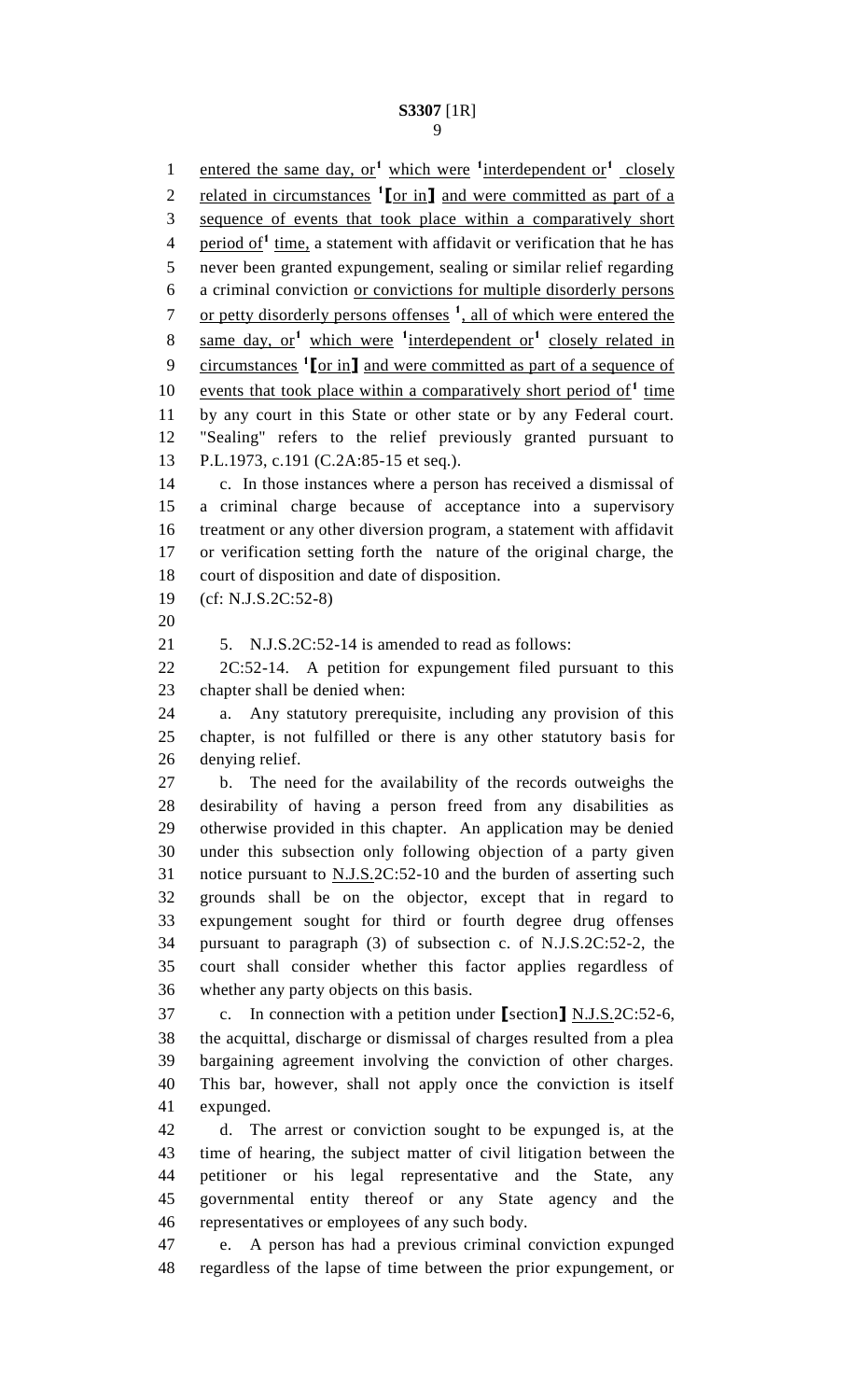```
1 sealing under prior law, and the present petition. This provision 
 2 shall not apply:
 3 (1) When the person is seeking the expungement of a municipal 
 4 ordinance violation or,
 5 (2) When the person is seeking the expungement of records 
 6 pursuant to [section] N.J.S.2C:52-6.
 7 f. [The person seeking the relief of expungement of a 
8 conviction for a disorderly persons, petty disorderly persons, or 
9 criminal offense has prior to or subsequent to said conviction been 
10 granted the dismissal of criminal charges following completion of a 
11 supervisory treatment or other diversion program.] (Deleted by 
12 amendment, P.L. , c. ) (pending before the Legislature as this 
13 bill)
14 (cf: P.L.2009, c.188, s.3)
15
16 6. N.J.S.2C:52-15 is amended to read as follows:
17 2C:52-15. [If] a. Except as provided in subsection b. of this 
18 section, if an order of expungement of records of arrest or 
19 conviction under this chapter is granted by the court, all the records 
20 specified in said order shall be removed from the files of the 
21 agencies which have been noticed of the pendency of petitioner's 
22 motion and which are, by the provisions of this chapter, entitled to 
23 notice, and shall be placed in the control of a person who has been 
24 designated by the head of each such agency which, at the time of 
25 the hearing, possesses said records. That designated person shall, 
26 except as otherwise provided in this chapter, [insure] ensure that 
27 such records or the information contained therein are not released 
28 for any reason and are not utilized or referred to for any purpose. 
29 In response to requests for information or records of the person who 
30 was arrested or convicted, all noticed officers, departments and 
31 agencies shall reply, with respect to the arrest, conviction or related 
32 proceedings which are the subject of the order, that there is no 
33 record information.
34 b. Records of the Probation Division of the Superior Court 
35 related to restitution, a fine, or other court-ordered financial 
36 assessment that remains due at the time the court grants an 
37 expungement may be retained as confidential, restricted-access 
38 records in the Judiciary's automated system to facilitate the 
39 collection and distribution of any outstanding assessments by the 
40 comprehensive enforcement program established pursuant to
41 P.L.1995, c.9 (C.2B:19-1 et al.) as ordered by the court. The 
42 Administrative Director of the Courts shall ensure that such records
43 are not released to the public. Such records shall be removed from
44 the Judiciary's automated system upon satisfaction of court-ordered
45 financial assessments or by order of the court.
46 (cf: N.J.S.2C:52-15)
47
```
**7.** N.J.S.2C:52-18 is amended to read as follows: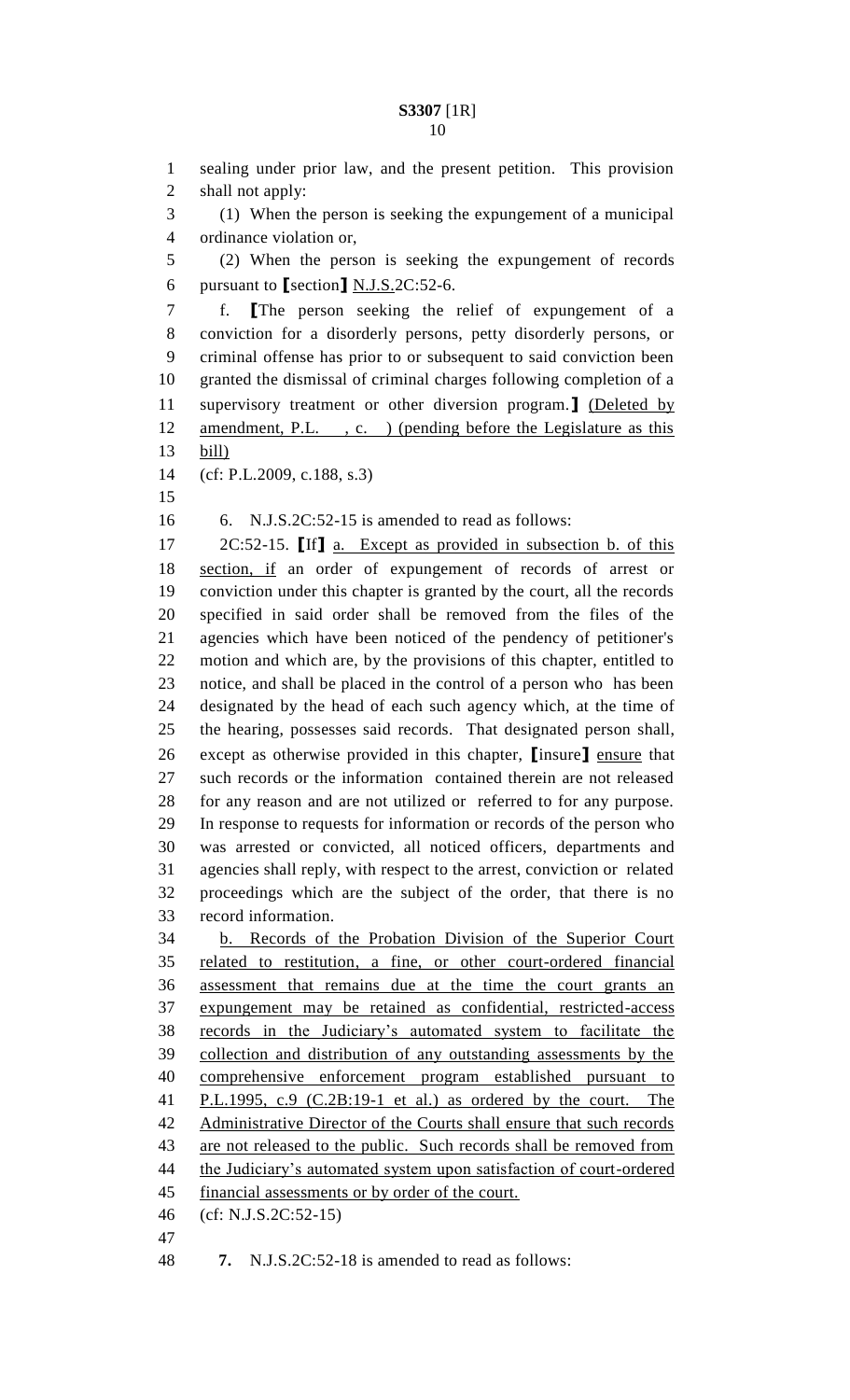2C:52-18. Information contained in expunged records may be supplied to the Violent Crimes Compensation **[**Board**]** Office, in conjunction with any claim which has been filed with said **[**board**]** 4 office <sup>1</sup><sub>I</sub>, or to the Administrative Office of the Courts in 5 conjunction with the obligation to pay restitution to a victim<sup>1</sup>.

 (cf: N.J.S.2C:52-18) 

8. **<sup>1</sup>**  $\cdot$  8.  $\frac{1}{a}$  (New Section) Notwithstanding any provision in this act to the contrary, expunged records may be used by the comprehensive enforcement program established pursuant to P.L.1995, c.9 (C.2B:19-1 et al.) to collect restitution, fines and other court-ordered financial assessments that remain due at the time an expungement is granted by the court. Information regarding the nature of such financial assessments or their derivation from expunged criminal convictions shall not be disclosed to the public. Any record of a civil judgment for the unpaid portion of court-ordered financial obligations that may be docketed after the court has granted an expungement of the underlying criminal conviction shall be entered in the name of the Treasurer, State of New Jersey. The State Treasurer shall thereafter administer such judgments in cooperation with the comprehensive enforcement program without disclosure of any information related to the underlying criminal nature of the assessments.

24 <sup>1</sup>b. The court, after providing appropriate due process, may nullify an expungement granted to a person pursuant to subsection a. of N.J.S.2C:52-2 if the person willfully fails to comply with an established payment plan or otherwise cooperate with the comprehensive enforcement program to facilitate the collection of any outstanding restitution, fines, and other court-ordered assessments, provided that prior to nullifying the expungement the person shall be afforded an opportunity to comply with or restructure the payment plan, or otherwise cooperate to facilitate the collection of outstanding restitution, fines, and other court-ordered assessments. In the event of nullification, the court may restore the previous expungement granted if the person complies with the payment plan or otherwise cooperates to facilitate the collection of any outstanding restitution, fines, and other court-ordered assessments.**<sup>1</sup>** 

9. This act shall take effect on the first day of the **<sup>1</sup> [**third**]** 41 tenth<sup>1</sup> month next following enactment.

 

 Revises procedures for expunging criminal and other records and information, including shortening of certain waiting periods for